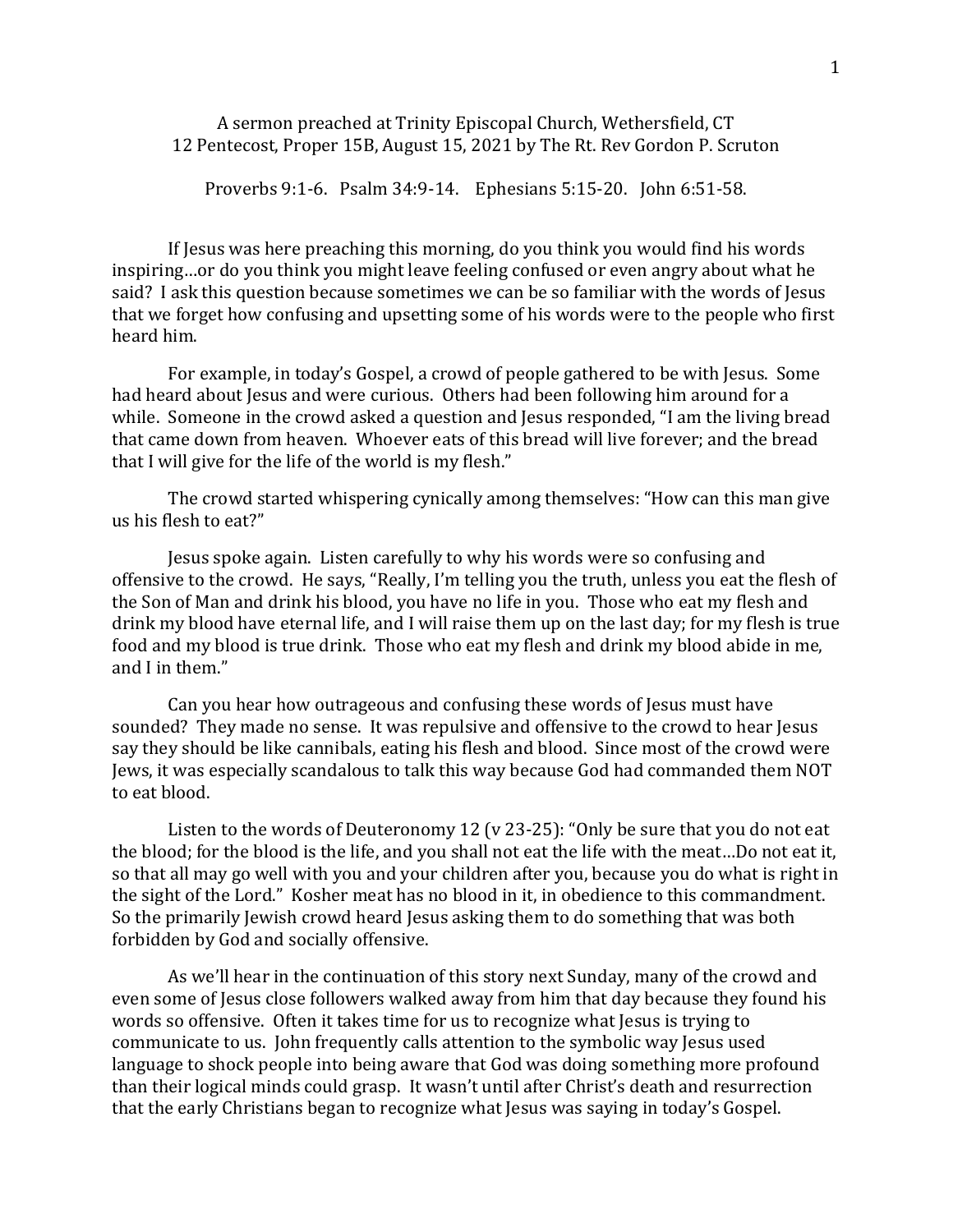After Pentecost, with the help of the Holy Spirit, the early followers of Jesus saw the connection between the Passover meal Jesus celebrated at the Last Supper and the new Eucharistic meaning Jesus gave to the words used at that supper. The Greek word for "flesh" that Jesus used at the last Supper and in today's Gospel is the literal translation of the Hebrew word *basar*, which is the word used for "bread" in the Passover meal. So, the early followers of Jesus recognized that they could eat the flesh of Jesus by eating the bread of the Eucharist. When Jesus said, "the bread that I will give for the life of the world is my flesh," his words are echoed the Eucharist: "this is my body which is given for you."

Down through the centuries, Christians have been in awe when they recognize that in receiving the consecrated bread and wine of the Eucharist, they are actually receiving the life-giving presence and power of Christ into their bodies. Through the Holy Spirit's animating presence, Christ's life blood flowed into their blood. This was the medicine of God, the food of the heavenly banquet, a foretaste of eternal life with God. Christ came to dwell in them and they in him, both for this life and continuing on into Eternal Life.

We give special thanks for Christ's gift of the Eucharist every Maundy Thursday. Yet, probably none of us have fully grasped the profound depths of what Christ seeks to do in and through us when we receive his body and blood. We all have more learn and experience about God's work through this Holy Sacrament. We can become so familiar with this ritual of receiving communion …that we forget the awesome reality of what is happening.

Christ comes to us through bread and wine, not just for our personal spiritual benefit and consolation. The Spirit of Jesus comes to us to guide and empower us, so that the Light and Love of Christ can flow through us into the needy people and situations that surround us, day by day. Christ's love flows into us and feeds us so we can love and feed others as Christ's representatives in this generation. When we recognize Christ coming to us in the Eucharist, we may also have eyes to recognize Christ coming to us in the needs of our neighbors.

This profound gift and mystery of Christ coming to live in us through the Eucharist raises a question for us to ponder. If Christ really comes to live in us as we receive the Eucharist, why is it that so often we Christians do not speak and act like Christ did? If Christ really comes to flow in our blood streams, why do we not reflect more of the character of Christ in the way we live? Why do we Christians sometimes think, speak and act so unlovingly about each other and our neighbors? Why do we contribute to the dishonesty and injustice, the hostility and divisiveness of our society and world?

As I've wrestled with these troubling questions, I've come to see that when Christ walked this earth, he never forced people to do anything. When they asked for his help, he helped them. When they walked away from him, he let them walk away.

When we open our mouths to receive the body and blood of Christ, Christ always comes to us. But how much do we allow Christ to guide and change the way we think and speak and live? If we walk out of worship this morning and continue to make decisions as if we are in charge of our lives; if, as we live the rest of this week, we never think about the